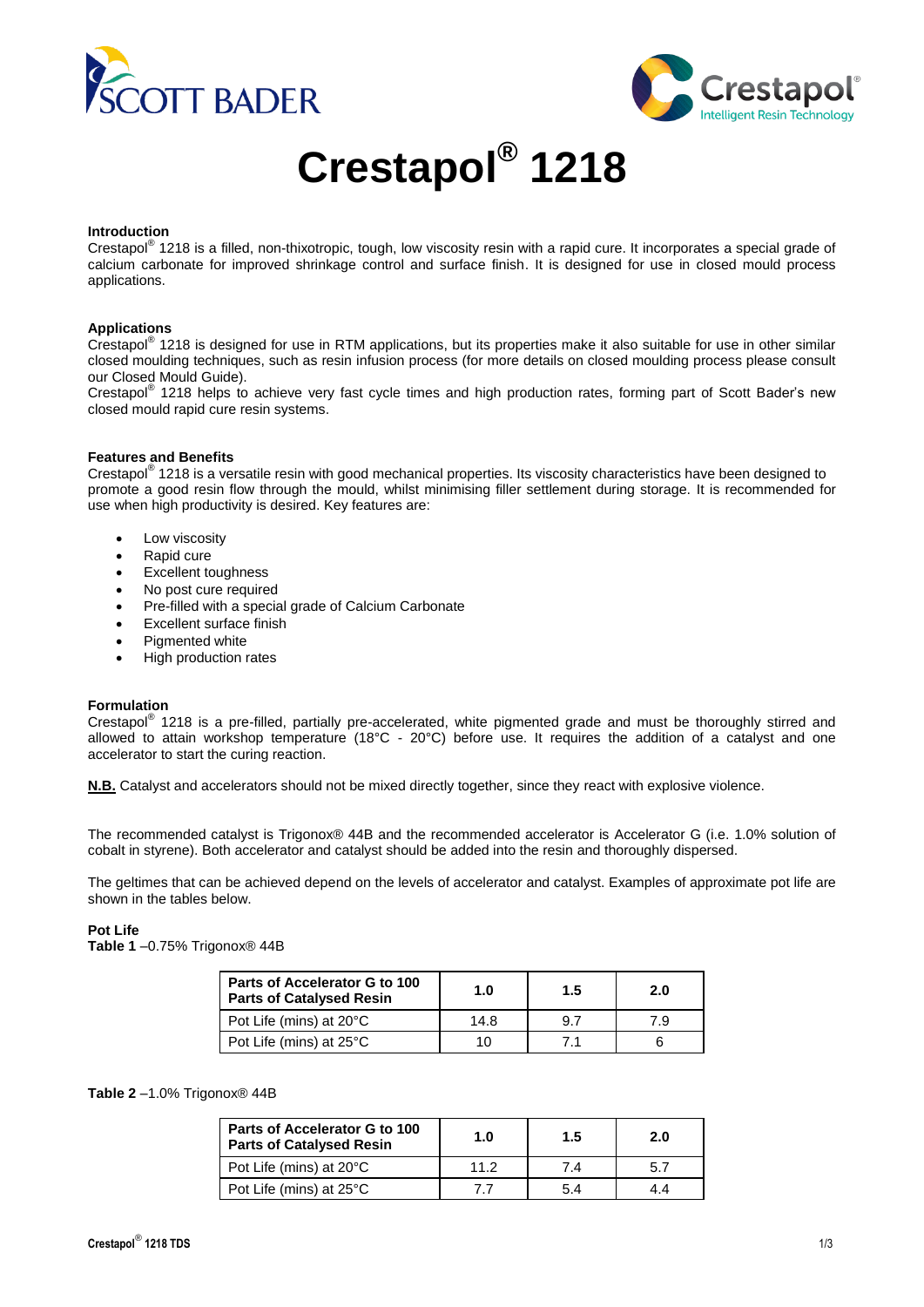# **Table 3** – 1.5% Trigonox® 44B

| 1.0 | 1.5 | 2.0 |
|-----|-----|-----|
| 8.6 | 5.4 | 4.2 |
| 6.4 | 42  | 3.3 |
|     |     |     |

# **Table 3** – 2.0% Trigonox® 44B

| Parts of Accelerator G to 100<br><b>Parts of Catalysed Resin</b> | 1.0 | 1.5 | 2.0 |
|------------------------------------------------------------------|-----|-----|-----|
| Pot Life (mins) at 20°C                                          | 8.4 | 5.2 | 3.9 |
| Pot Life (mins) at 25°C                                          | 6.3 | 3.9 | 3.0 |

Accelerator G - 1.0% solution of cobalt in styrene.

#### **Additives**

Crestapol<sup>®</sup> 1218 is filled with a special grade of calcium carbonate to reduce surface distortion and improve surface finish. It incorporates anti-settling additives to minimise filler settlement during storage and provide good filler redispersion in the resin.

# **Post Curing**

Without post cure, Crestapol® 1218 can reach approximately 94% of their total cure. Therefore, no post cure is required.

# **Physical Data – Uncured**

The following tables give typical properties of Crestapol® 1218 when tested in accordance with the appropriate SB, BS, BS EN or BS EN ISO test methods.

| <b>Property</b>               | Unit           | <b>Crestapol 1218</b> |
|-------------------------------|----------------|-----------------------|
| Appearance                    |                | Off-white             |
| Viscosity at 25°C             | Poise          | 2.6                   |
| Specific Gravity at 25°C      |                | 1.35                  |
| <b>Volatile Content</b>       | $\%$           | 29                    |
| Stability in the dark at 20°C | <b>Months</b>  | 3                     |
| Geltime*                      | <b>Minutes</b> | $9 - 12$              |
| Geltime to Peak*              | <b>Minutes</b> | 4                     |
| Peak Temperature*             | °C             | 146                   |

\*With 1.0% Accelerator G, 1.0% Trigonox® 44B at 20°C

# **Physical Data – Cured**

| <b>Property</b>                             | Unit | <b>Resin (Without</b><br>Post-Cure) |
|---------------------------------------------|------|-------------------------------------|
| <b>Barcol Hardness</b>                      | ٠    | 52                                  |
| Deflection Temperature Under Load (1.80MPa) | °C   | 70                                  |
| <b>Tensile Strength</b>                     | MPa  | 47                                  |
| <b>Tensile Modulus</b>                      | GPa  | 4.4                                 |
| Elongation at Break                         | %    | 1.4                                 |
| <b>Property</b>                             | Unit | C.S.M** Laminate                    |
| <b>Glass Content</b>                        | $\%$ | 22.4                                |
| <b>Tensile Strength</b>                     | MPa  | 73                                  |
| <b>Tensile Modulus</b>                      | GPa  | 8.7                                 |
| Elongation at Break                         | %    | 1.2                                 |
| <b>Flexural Strength</b>                    | MPa  | 127                                 |
| <b>Flexural Modulus</b>                     | GPa  | 7.0                                 |

\*\*Made with 4 layers 450g/m<sup>2</sup> PB CSM